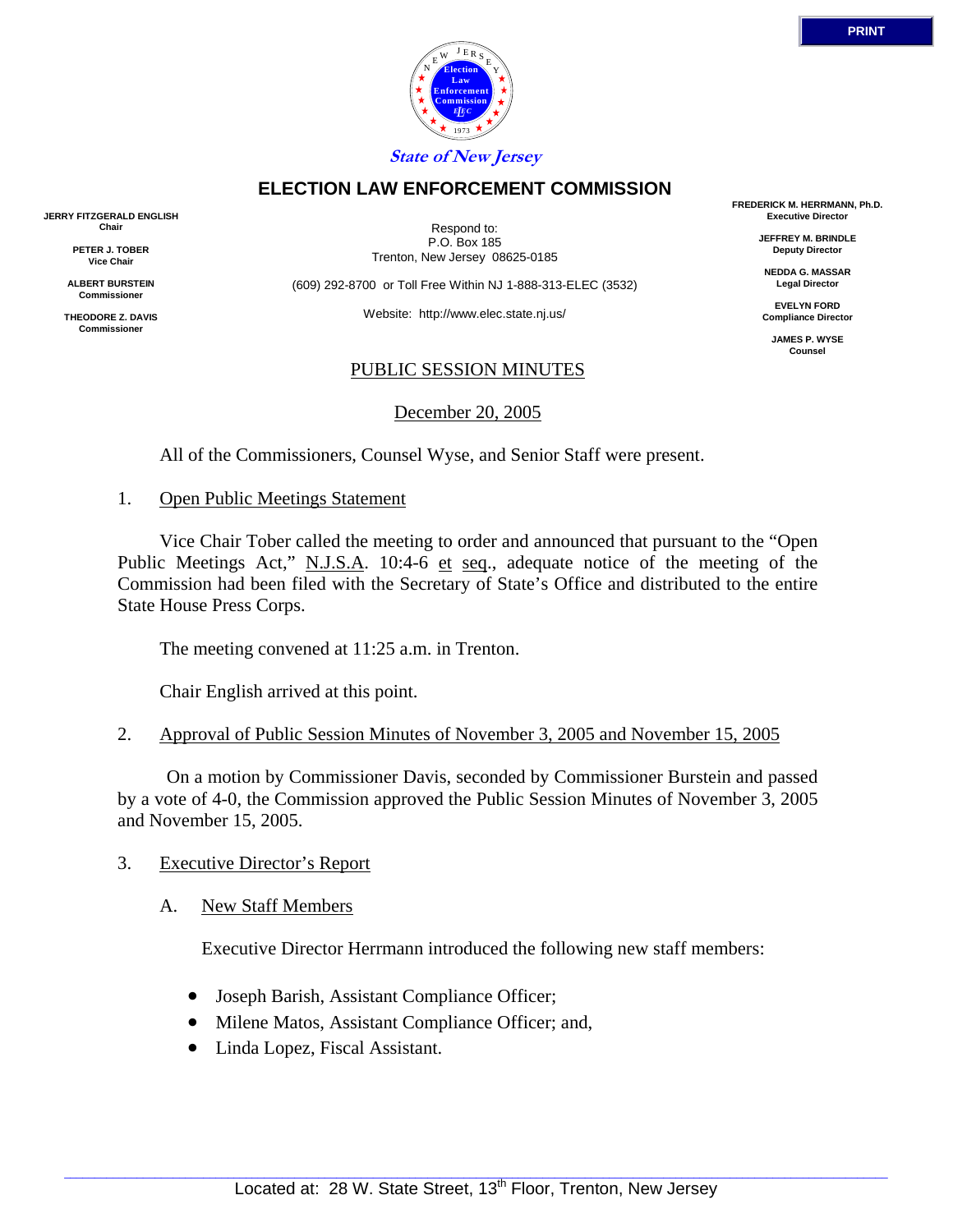### B. Staff Activities

 The Executive Director reported that on November 17, 2005, Assistant Compliance Officer Nancy Fitzpatrick worked at a consulting table during the annual meeting of the New Jersey League of Municipalities. He said that staff participation at the meeting provides ELEC with an opportunity for personal contact with local candidates.

 According to the Executive Director, the Compliance Division staff will launch ELEC's new Internet treasurer training site this month pursuant to P.L. 2004, c.22. Executive Director Herrmann indicated that this law mandates training for gubernatorial and legislative treasurers and those of the two State political party committees and the four legislative leadership committees. Executive Director Herrmann advised the Commission that other treasurers may be trained and that the site will be an ongoing resource for the training of new treasurers.

 The Executive Director said that the Compliance Division staff has also moved ahead with the preparation of forms and materials for professional campaign fundraiser registration and filing. Executive Director Herrmann informed the Commissioners that a "professional campaign fundraiser certificate" will be distributed to each fundraiser during registration.

 Executive Director Herrmann reported that on November 30, 2005, Legal Director Massar, Compliance Director Ford, Director of Systems Administration Carol Neiman and he attended an Ethics Reform Program in New Brunswick sponsored by the Eagleton Institute of Rutgers University and the New Jersey Chamber of Commerce. He said that former ELEC Vice Chair Paula A. Franzese; retired State Supreme Court Justice, Daniel J. O'Hern; Executive Commission on Ethical Standards Executive Director Rita L. Strmensky; and ethics officials from Ohio and Pennsylvania served on the panel. The Executive Director mentioned that the Moderator, Professor Ingrid Reed of the Eagleton Institute, asked him to address the audience after the panel discussion. Executive Director Herrmann stated that he commented that ethics reform was not just about fundamentals but was also about funds. Moreover, the Executive Director mentioned the ELEC Computer Report from 2004 that recommended an ongoing \$1M appropriation for computer maintenance and upgrades.

 According to Executive Director Herrmann, one of the key upgrades would be for "pay-to-play transparency" in the form of a local contributor database that would allow for the electronic monitoring of county and municipal campaign contributions from contractors. The Executive Director said that such a database would be particularly timely with the pay-to-play law's local provisions taking effect on January 1, 2006. Executive Director Herrmann noted that this recommendation conforms to a similar one made in a report by Professor Franzese and Justice O'Hern to Acting Governor Richard J. Codey on how to improve governmental ethics in New Jersey.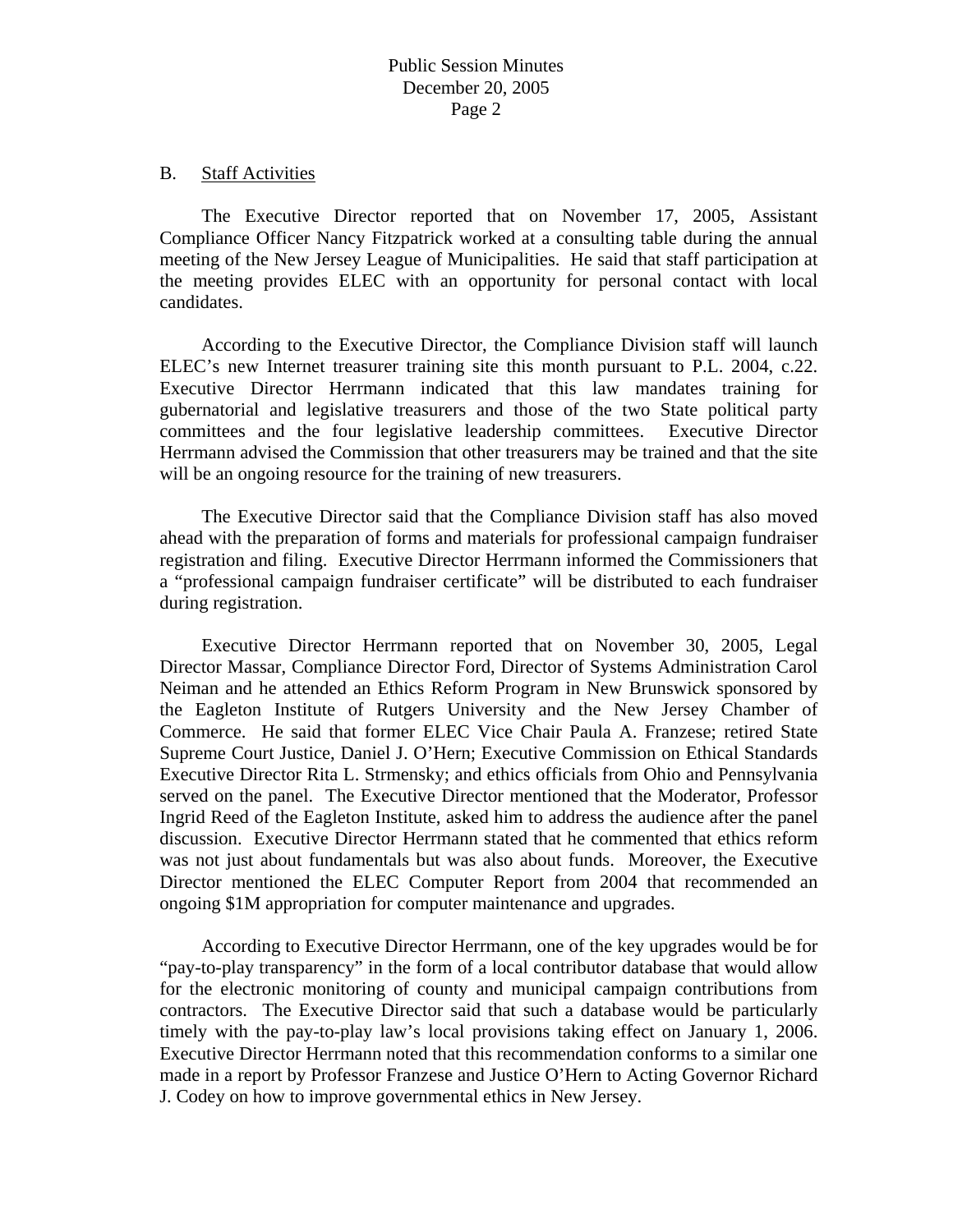The Executive Director announced that during November and December, Legal Director Massar, Director of Public Financing Amy Davis, and he attended the meetings of the New Jersey Citizens' Clean Elections Commission. He advised the Commission that ELEC staff has been called upon throughout the Clean Elections Commission's review process to provide expert technical assistance. Executive Director Herrmann informed the Commission that the Clean Elections Commission is scheduled to report its findings on the future of the Clean Elections Pilot Project to the Legislature next year.

### C. Ethics Training

 Executive Director Herrmann reported that the Commissioners and he have completed their required training on Ethics and Fiscal Controls under Executive Order 41. He stated that he will certify to the Director of the Governor's Authorities Unit that Commissioners Burstein and Davis attended training on November 14, 2005, while Vice Chair Tober and he attended the November 21, 2005 session. He said that he will also certify that Chair English could not attend because she was out of the country and that she was sent all the session materials to review.

### D. Council on Governmental Ethics Laws (COGEL) Conference

 Executive Director Herrmann noted that this year's conference was held in Boston from December  $3<sup>rd</sup>$  through December  $7<sup>th</sup>$ , 2005. Executive Director said that Legal Director Massar and he represented ELEC. According to Dr. Herrmann, the program consisted of three and a half days of plenary and concurrent sessions on such topics as:

- Electronic filing,
- Campaign financing and lobbying law updates,
- The COGEL model laws,
- Pay-to-play, and
- Public financing.

 Executive Director Herrmann advised the Commission that he served as a panelist on the Public Financing Program and discussed New Jersey's Clean Elections Pilot Project. He stated that former State Senator and Chair of the New Jersey Citizens' Clean Elections Commission, William E. Schluter, was in attendance. Executive Director Herrmann also served as a panelist on a management roundtable for executive directors.

 Executive Director Herrmann informed the Commission that Legal Director Massar, who is a member of the COGEL Steering Committee, participated as a panelist in a session about the COGEL model laws. He added that she also was a discussion leader at a Breakfast Table Topic session on the COGEL Model Lobbying Law. In an important announcement, Executive Director Herrmann reported that at the end of the conference, Legal Director Massar was chosen to be the President-Elect of COGEL.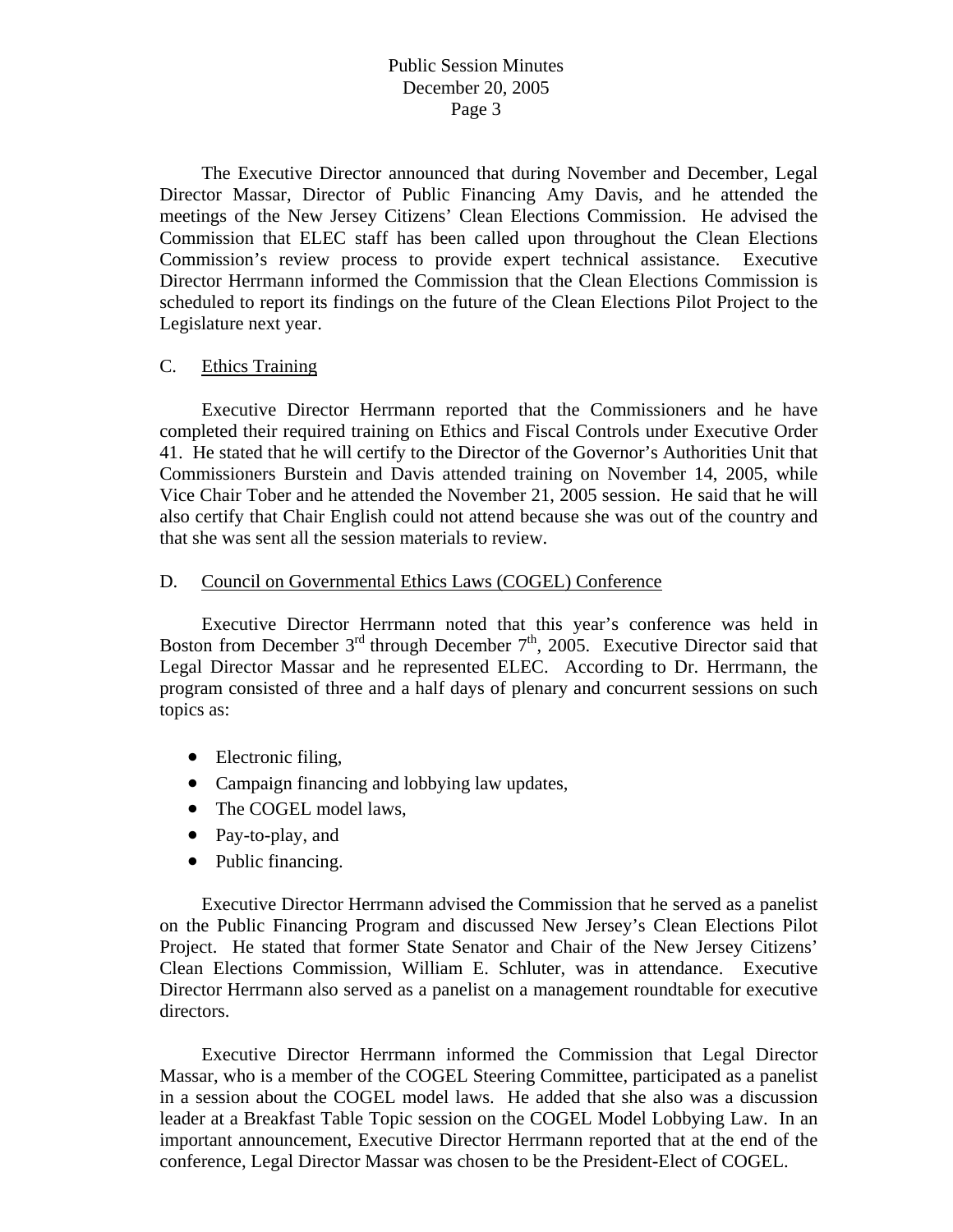# E. Winter Meeting Schedule

- January 17, 2006, at 11:00 a.m. in Trenton;
- February 21, 2006, at 11:00 a.m. in Trenton; and,
- March 21, 2006, at 11:00 a.m. in Trenton.

On a motion by Commissioner Burstein, seconded by Commissioner Davis and passed by a vote of 4-0, the Commission approved its 2006 meeting schedule.

# F. White Paper No. 18 – Local Campaign Financing: An Analysis of Trends In Communities Large and Small

 Executive Director Herrmann stated that Deputy Director Brindle has done an outstanding job in producing another report for the white paper series. The Executive Director asked the Commissioners if they had any comments or suggestions for the Executive Director.

 On a motion by Commissioner Burstein, seconded by Vice Chair Tober and passed by a vote of 4-0, the Commission thanked Deputy Director Brindle and his staff for their fine efforts and the outstanding quality of the work. The Commission approved publication of the white paper as presented.

# 4. Advisory Opinion Request No. 05-2005

 Honorable Bonnie Watson Coleman, Chair of New Jersey Democratic State Committee (NJDSC), and Peter D. Nichols, Treasurer of Inaugural 2006, Inc., asked whether or not the Inaugural Committee may accept an unlimited amount of monetary and in-kind contributions from the NJDSC. Staff discussed a draft response to the request and recommended that the Commission conclude that contributions to the Inaugural Committee from the NJDSC are not subject to the \$500.00 inaugural event contribution limit, and that the Inaugural Committee may accept an unlimited amount of monetary and in-kind contributions from NJDSC. Neither the statutory text creating the \$500.00 contribution limit in N.J.S.A. 19:44A-18.1a, nor the regulation, N.J.A.C. 19:25-15.59(a), includes the State political party committee among the entities that are subject to the \$500.00 inaugural event contribution limit.

 It was noted that in Advisory Opinion 10-1993, the Commission examined the relationship between a State political party committee and an inaugural event committee and concluded that the State political party committee was permitted to make a contribution in the form of a loan, in excess of the \$500.00 limit, to the 1994 inaugural committee.

 On a motion by Commissioner Davis, seconded by Vice Chair Tober, and passed by a vote of 4-0, the Commission approved the Advisory Opinion draft text as recommended by staff and directed staff to issue the opinion.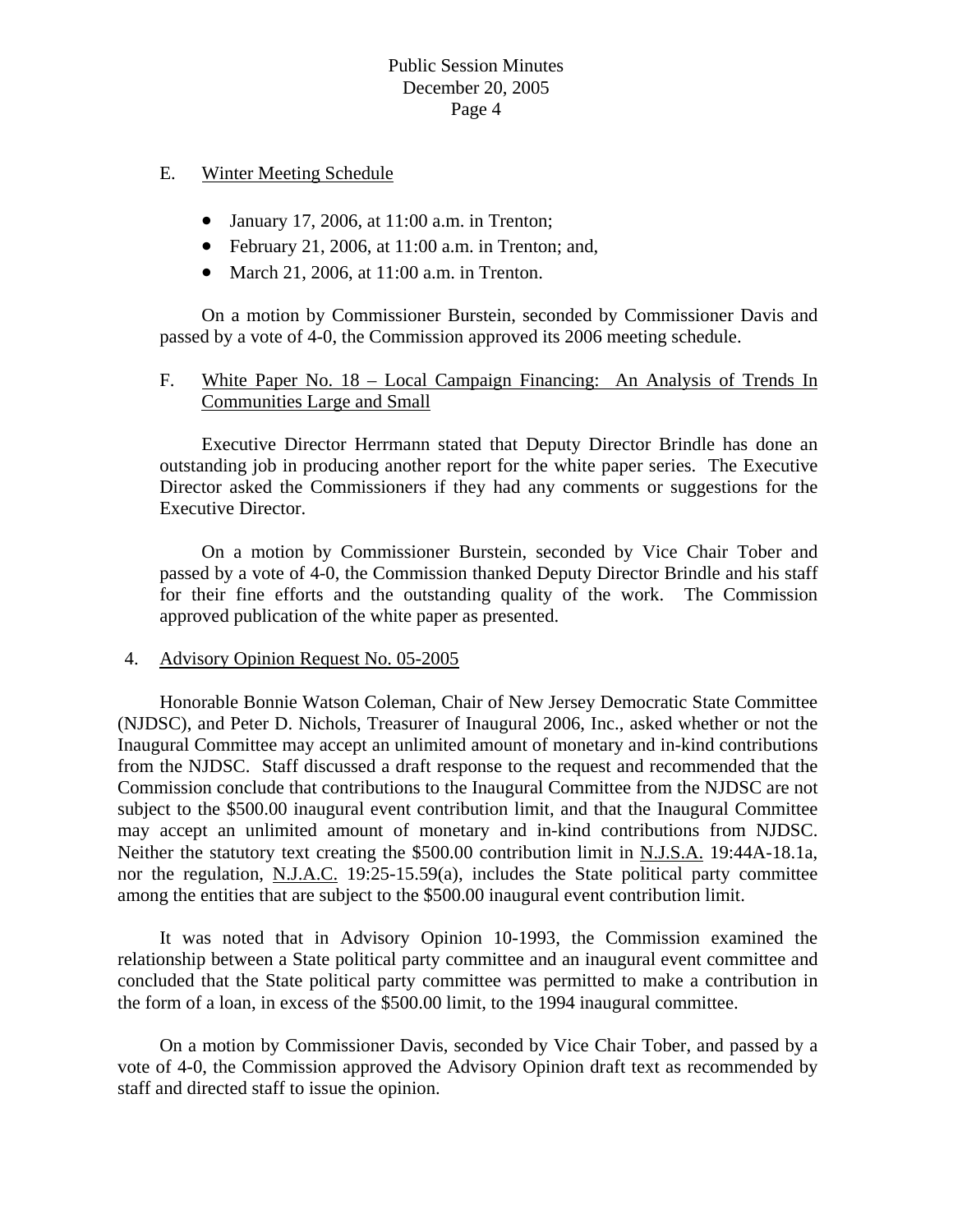### 5. Planning for Hearings Concerning the 2005 Public Financing Program

 Staff recommended that the Commission schedule hearings in March and April, 2006, concerning the 2005 gubernatorial public financing program. Staff recommended further that the March hearing be devoted entirely to issues concerning the public financing program debates, and that the April hearing address issues concerning the administration of the program.

 Commissioner Burstein stated that he approved of the draft letters to the general election debate sponsors. He requested that, prior to the hearings, staff provide to the Commissioners information related to the debates and other issues that may be addressed during the hearings.

 Staff provided the Commission with a letter received from Matthew Prusik, Jr., Esq., counsel to gubernatorial candidate Jeffrey Pawlowski, reiterating his concerns about the gubernatorial candidates' debates. Staff also provided the Commission with a draft response to Mr. Prusik indicating that Commission shares his desire to improve the gubernatorial public financing debate process and inviting his participation in the hearing.

 On a motion by Commissioner Davis, seconded by Commissioner Burstein and passed by a vote of 4-0, the Commission approved the plans for the public financing hearings and issuance of the letters to the debate sponsors and Mr. Prusik.

### 6. 2005 Gubernatorial Public Financing Report

 Amy Davis, Director of Public Financing, recommended that the Commission accept the following report on submissions received and public funds distributed since November 10, 2005.

#### 2005 Primary Election

 According to Director Davis, staff completed its review of the final 2005 primary election gubernatorial submissions and deposited public funds on November 17, 2005, as follows:

| Candidate             | Submission # | <b>Amount Eligible For Match Public Funds Deposited</b> |              |
|-----------------------|--------------|---------------------------------------------------------|--------------|
| Steven Lonegan        | 14           | \$62,570                                                | \$125,140.00 |
| John Murphy           | 9            | \$13,248.85                                             | \$26,497.70  |
| Robert Schroeder      |              | \$31,650                                                | \$63,300.00  |
| <b>Bret Schundler</b> | 13           | \$22,252                                                | \$44,504.00  |

 Director Davis noted a total of \$6,478,277.90 in public matching funds was distributed to 2005 primary election gubernatorial candidates.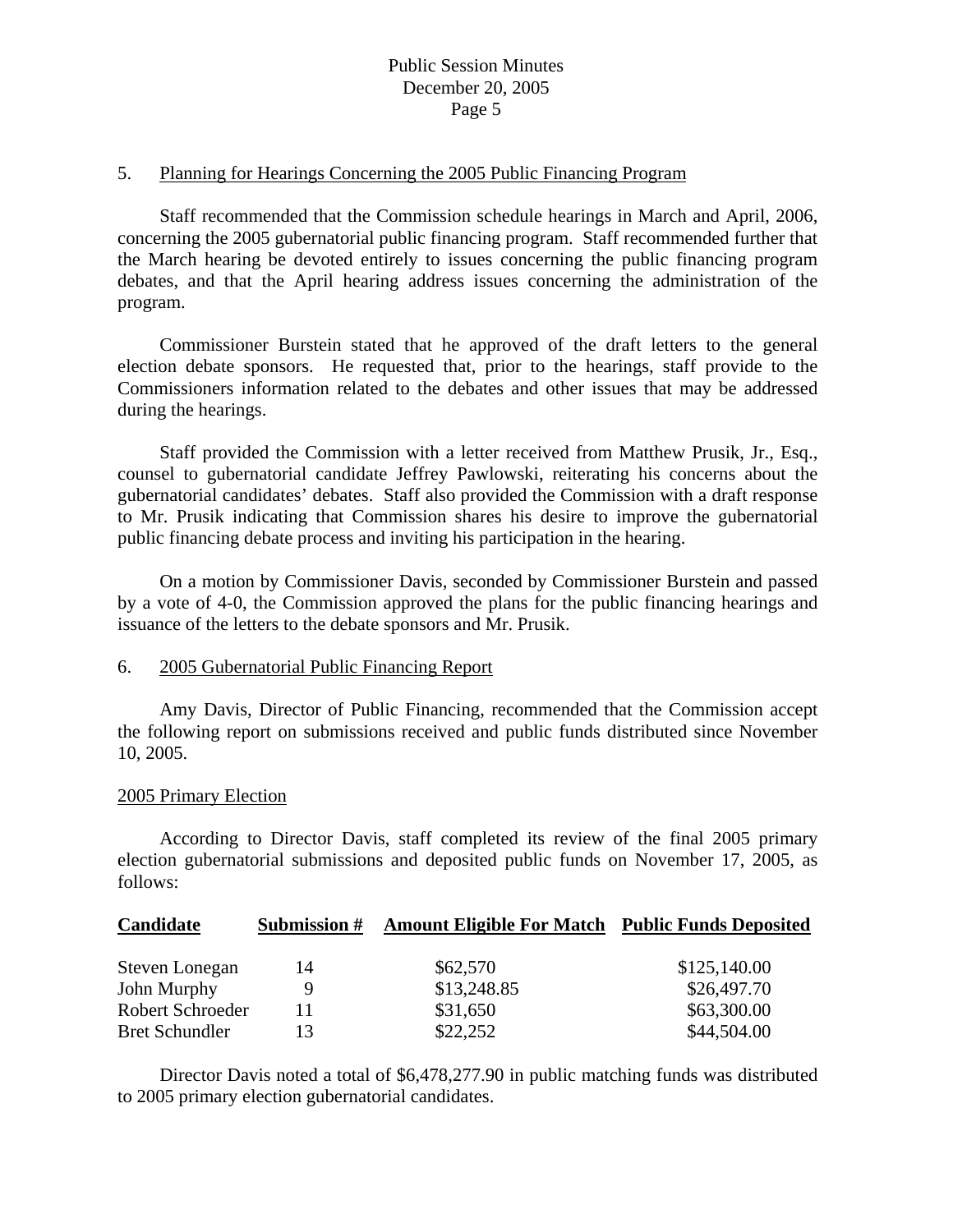### 2005 General Election

 Director Davis reported that Candidate Castillo filed his second matching fund submission on November 9, 2005, and reported \$15,975 in net contributions for match. Staff completed its review and determined that Candidate Castillo submitted \$13,475 in contributions eligible for match and that public funds in the amount of \$26,950 were deposited into Candidate Castillo's public fund account on November 21, 2005. She said that staff will report to the Commission if Candidate Castillo files any additional submissions.

### 7. Report on Return of Funds by 2005 Gubernatorial Primary Election Candidates

 According to Director Davis, a publicly-financed gubernatorial candidate in the 2005 primary election is required to return to the State all funds remaining unspent at the conclusion of the campaign by December 7, 2005, and to observe postelection restrictions on spending. N.J.A.C. 19:25-16.33 and 16.34 permit postelection expenditures of campaign funds only to satisfy obligations incurred on or before the date of the primary election and to pay the reasonable and necessary costs of closing the campaign. Director Davis said that each publicly-financed campaign is also required to continue to file certified postelection quarterly reports until there is no remaining balance in any campaign depository and all outstanding obligations are satisfied.

 Director Davis said that the October 17, 2005 quarterly reports filed by the Lonegan, Schroeder, and Schundler primary election campaigns indicated that there are no funds available for return to the State because each campaign's outstanding obligations exceed cash-on-hand as follows:

| Candidate             | Cash-On-Hand | <b>Outstanding Obligations</b> |
|-----------------------|--------------|--------------------------------|
| Steven Lonegan        | \$14,829.30  | \$186,650.22                   |
| Robert Schroeder      | \$5,521.62   | \$114,698.14                   |
| <b>Bret Schundler</b> | \$48,284.68  | \$151,312.97                   |

Director Davis reported that unspent funds were returned as follows:

| Candidate             | <b>Amount Returned</b> |
|-----------------------|------------------------|
| <b>Todd Caliguire</b> | \$8,850.77             |
| Paul DiGaetano        | \$270.69               |
| John Murphy           | \$13,425.25            |

### **John Murphy**

 Director Davis advised the Commission that Debra Tedesco, Treasurer for publiclyfinanced gubernatorial primary election candidate John Murphy, requested that the campaign be permitted to retain \$7,819.19 for anticipated audit-related expenses. Director Davis reported that since 1985, no publicly-financed gubernatorial campaign has been able to conclude its business in the six-month period provided in N.J.S.A. 19:44A-35c. Therefore,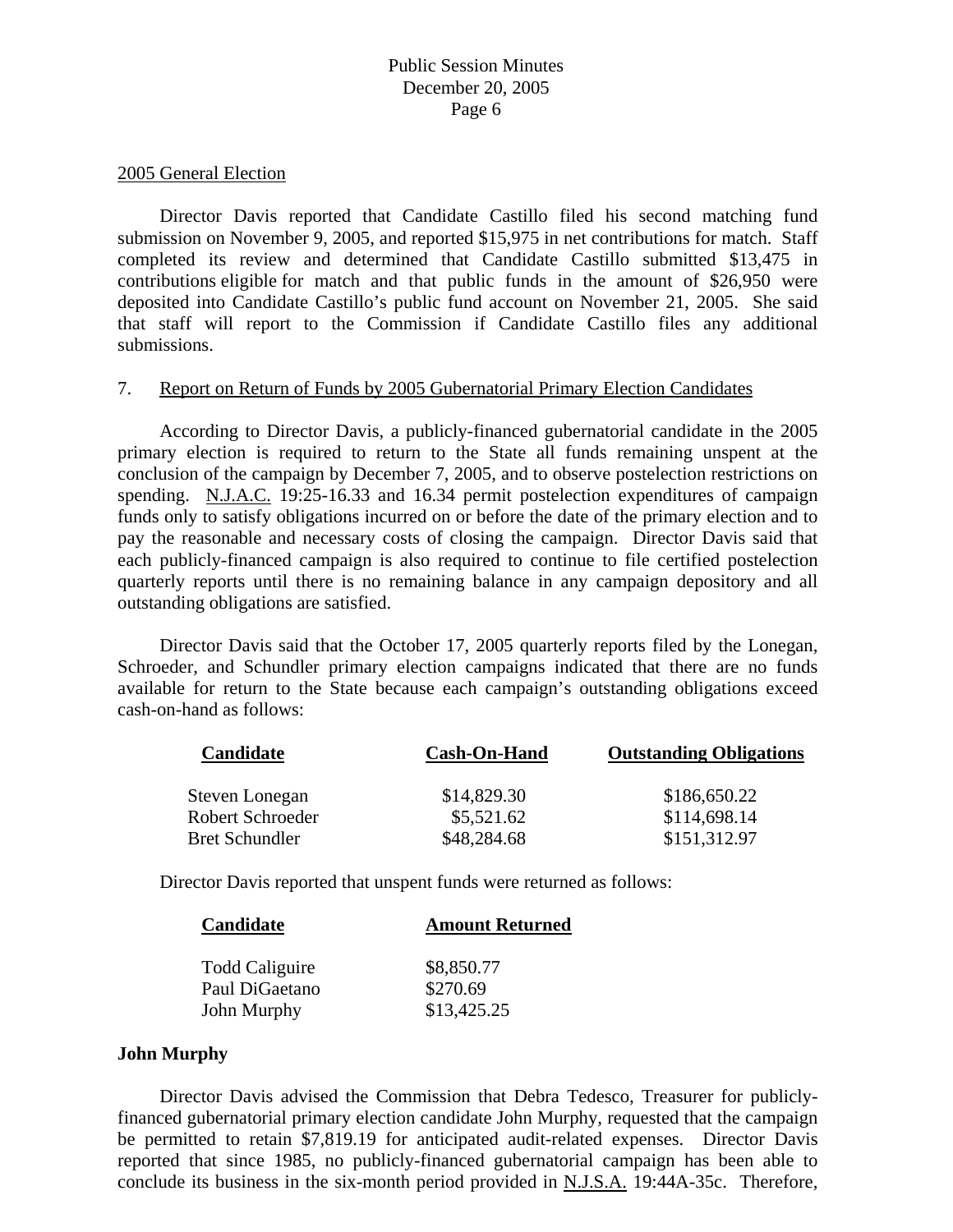she explained that since 1985 and pursuant to the authority in N.J.S.A. 19:44A-42, the Commission has approved campaigns' requests to extend the period for retention of unspent funds to meet outstanding obligations and audit and compliance expenses. Director Davis recommended that the Commission approve retention of these funds by the Murphy campaign for the limited purpose of meeting outstanding obligations and paying audit and other expenses necessary to close their campaign.

 She further recommended that all six 2005 publicly-financed primary election campaigns again be advised in writing of the continuing obligation to file quarterly reports, the restrictions on postelection spending, the requirement to observe the \$3,000 primary election contribution limit in any future fundraising, and the continuing obligation to return to the State any funds which may become available once outstanding obligations are liquidated.

 On a motion by Commissioner Davis, seconded by Vice Chair Tober and passed by a vote of 4-0, the Commission approved the staff recommendations.

### 8. Executive Order 122

 Staff explained the provisions of Executive Order 122, requiring creation of an independent Audit Committee, and suggested that the requirements of the Executive Order do not apply to the Commission because the Commission is not an independent authority, as that term is used in the Executive Order. Further, the Commission's fiscal operations are subject to oversight by the Office of Management and Budget (OMB) in the Department of Treasury and subject to regular audits by the Office of the State Auditor. Staff recommended that the Commission write to Verice M. Mason, Director of the Authorities Unit in the Office of the Governor, to confirm that the Commission is not subject to the requirements of Executive Order 122.

 Chair English, Deputy Director Brindle, Legal Director Massar, and Director Gary Alpert discussed the Commission's fiscal status and examples of supervision on a daily basis by the OMB. Commissioners Burstein and Davis discussed their experience with the recent Ethics and Audit training sessions and indicated their understanding that the separate audit requirements in the Executive Order were not intended to apply to ELEC.

Commissioner Burstein stated that it would be redundant to have another audit process.

 On a motion by Commissioner Burstein, seconded by Commissioner Davis and passed by a vote of 4-0, the Commission approved the staff recommendation.

# 9. Tour of the Eighth Floor

 On a motion by Commissioner Davis, seconded by Vice Chair Tober and passed by a vote of 4-0, the Commission recessed to take a computer demonstration of ELEC's new Website and a tour of the new office space on the eighth floor.